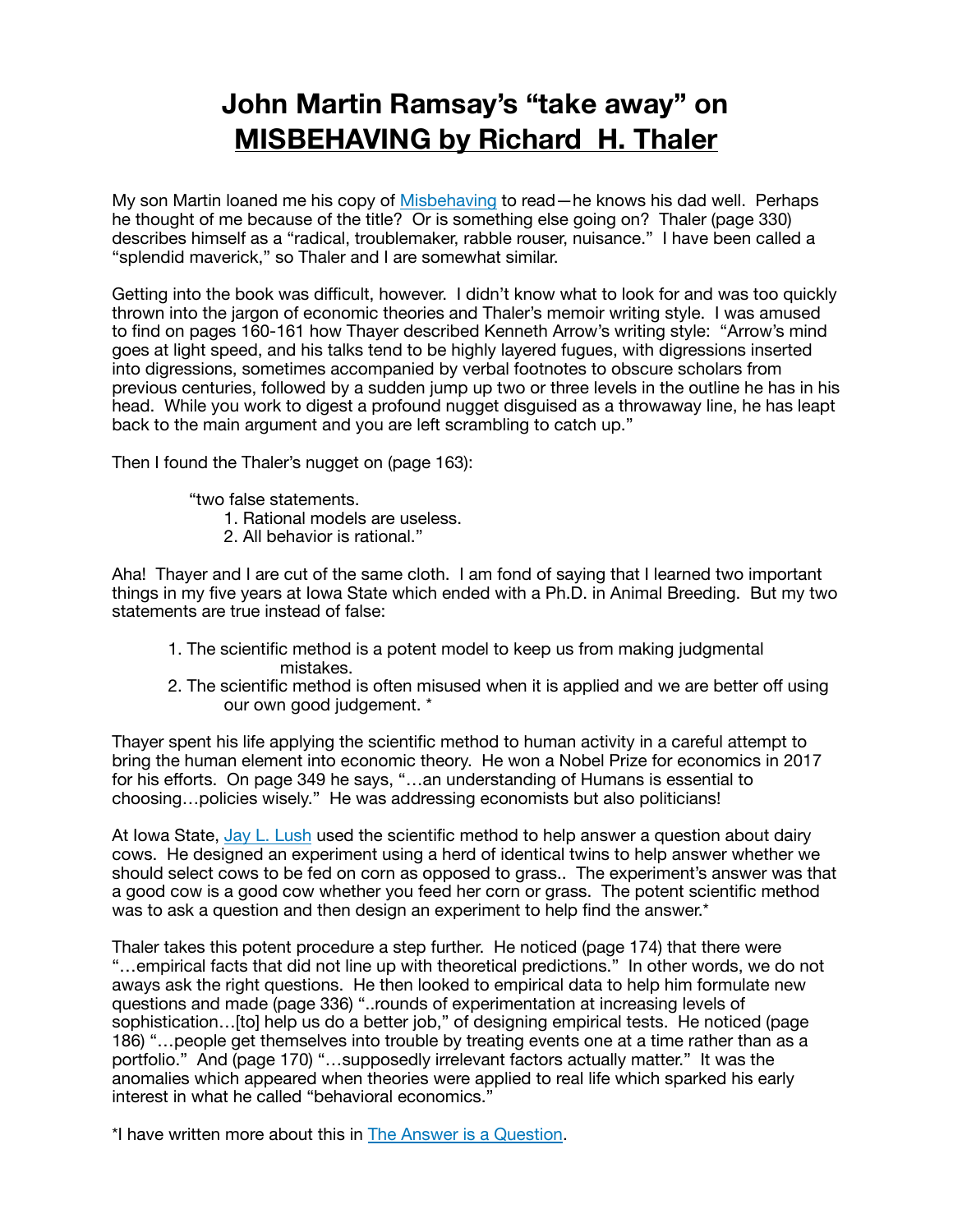After "rounds of experimentation" Thaler noted (page 169) that "Paradigms change only once experts believe there are a large number of anomalies that are not explained by the current paradigm." It seems to me that news media and political strategists in many countries have become adept at rounds of poll taking with the intent to nudge public opinion in a desired direction.

Other insights which Thaler uncovers during his career which are useful for humans:

(Page 325) "No society can exist without rules and regulations" which raises his next question, how far could one "take the policy of helping without ordering anyone to do anything?" Thayer champions nudging instead of paternalistic rules and regulations. As a good example he calls attention to rumble strips along the edge of highways. There are no rules forbidding drivers from driving over them. But, when you do drift over one, the noise nudges you to pay attention.

(Page xiv) Quoting from a note Amos Tversky had written a few days before he died to his son, "…there is a long Jewish tradition that history and wisdom are transmitted…through anecdotes, funny stories, and appropriate jokes."

Three weeks ago when my Son Martin gave me Misbehaving at a reunion at Berea College, I met some of my old students. The things we talked about were the anecdotes, funny stories, and appropriate jokes which bound us together. Misbehaving is partly Thaler's passing on the history and wisdom which he has garnered during his lifetime—including the anecdotes and funny stories,

I add one last quote from Misbehaving for my other son, Loren, a college professor living and teaching in Denmark. Quoting Schiller, Thaler notes (page 168), "I could teach…with more relish if I could describe them [academic theories] as special cases before moving on to more realistic models."

Thanks, Martin, for sharing Misbehaving with me!

John Martin Ramsay 18 July, 2018 St Louis, MO [www.johnmramsay@mac.com](mailto:www.johnmramsay@mac.com) www.shareinprint.com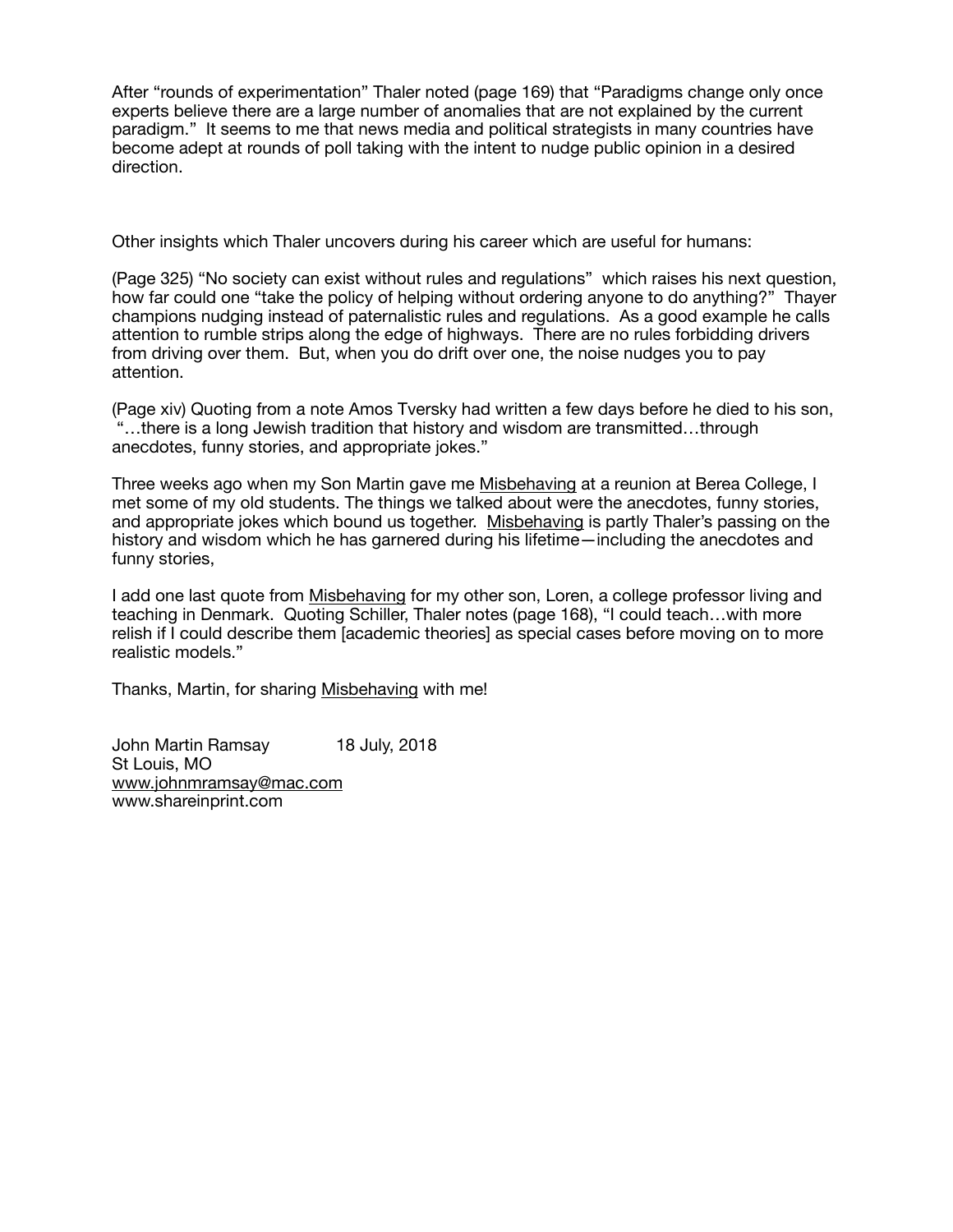| https://en.wikipedia.org/wiki/Richard_Thaler |                                 |
|----------------------------------------------|---------------------------------|
| <b>Author</b>                                | <b>Richard Thaler</b>           |
| <b>Country</b>                               | <b>United States of America</b> |
| Language                                     | English                         |
| <b>Publisher</b>                             | W. W. Norton & Company          |
| Media type                                   | Print                           |
| <b>ISBN</b>                                  | 978-0-393-08094-0 (Hardcover)   |